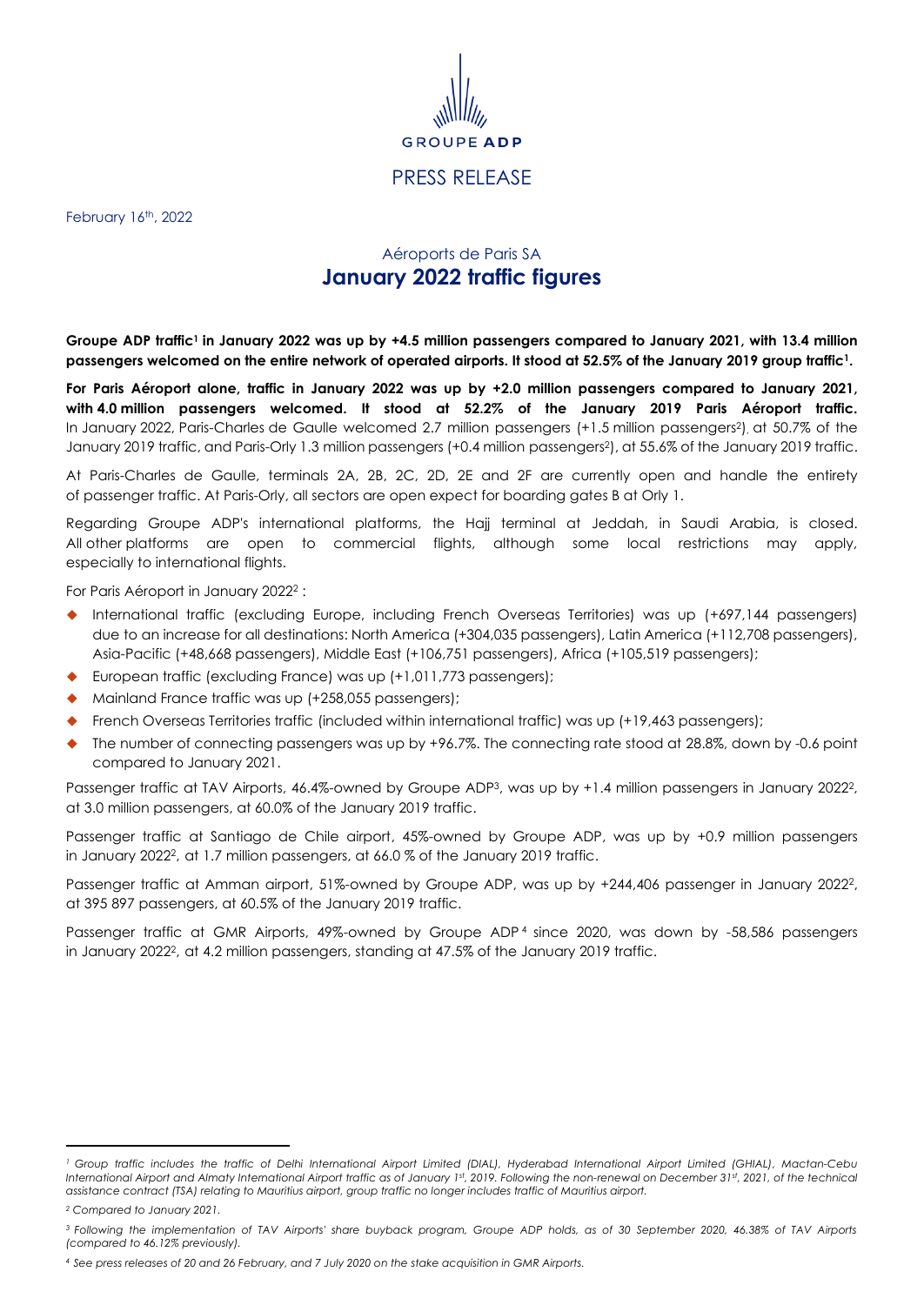| <b>Passengers</b>           | Jan. 2022 | Change Jan. 22/21<br>(in passengers) | Last 12 months | % change<br>2022/2021 |
|-----------------------------|-----------|--------------------------------------|----------------|-----------------------|
| Paris-CDG                   | 2,722,701 | $+1,525,381$                         | 27,721,956     | $+54.6%$              |
| Paris-Orly                  | 1,320,824 | $+441,591$                           | 16,166,171     | $+72.7%$              |
| <b>Total Paris Aéroport</b> | 4,043,525 | +1,966,972                           | 43,888,127     | $+60.8\%$             |
| Santiago de Chile           | 1,652,086 | +946,579                             | 10,959,497     | $+61.9%$              |
| Amman                       | 395,897   | $+244,406$                           | 4,803,742      | $+215.5%$             |
| New Delhi                   | 3,036,612 | $-33,031$                            | 37,106,926     | $+45.7%$              |
| Hyderabad                   | 1,030,054 | $-114,049$                           | 11,875,290     | $+36.4%$              |
| Cebu                        | 155,622   | $+88,494$                            | 1,405,433      | $-12.0%$              |
| <b>Total GMR Airports</b>   | 4,222,288 | $-58,586$                            | 50,387,649     | +40.9%                |
| Antalya                     | 662,337   | $+369.050$                           | 22,376,158     | $+146.6%$             |
| Almaty                      | 311,471   | $-71.228$                            | 6,027,984      | $+72.8%$              |
| Ankara                      | 592,960   | $+281,884$                           | 7,308,059      | $+65.1%$              |
| Izmir                       | 557,863   | $+239,517$                           | 7,909,069      | $+61.6%$              |
| <b>Bodrum</b>               | 68,781    | $+26,211$                            | 2,961,447      | $+106.0%$             |
| Gazipaşa Alanya             | 27,067    | +8,983                               | 629,370        | $+143.1%$             |
| Medina                      | 275,724   | $+145,133$                           | 1,903,112      | $+21.4%$              |
| Tunisia                     | 31,879    | $+13,673$                            | 537,949        | +78.0%                |
| Georgia                     | 189,543   | $+172,953$                           | 2,364,299      | +457.9%               |
| North Macedonia             | 122,205   | $+64,412$                            | 1,455,790      | $+121.7%$             |
| $Z$ agreb $(1)$             | 140,176   | $+102,113$                           | 1,506,591      | +98.3%                |
| <b>Total TAV Airports</b>   | 2,980,006 | +1,352,701                           | 53,690,920     | +102.2%               |

| <b>Aircraft Movements</b>   | Jan. 2021 | Change Jan. 22/21<br>(in movements) | Last 12<br>months | % change<br>2021/2020 |
|-----------------------------|-----------|-------------------------------------|-------------------|-----------------------|
| Paris-CDG                   | 24,833    | $+11,063$                           | 261,174           | $+38.4%$              |
| Paris-Orly                  | 10,952    | $+4,117$                            | 122,674           | $+67.1%$              |
| <b>Total Paris Aéroport</b> | 35,785    | $+15,180$                           | 383,848           | $+46.4%$              |
| Santiago de Chile           | 11,348    | $+5,191$                            | 82,952            | $+55.4%$              |
| Amman                       | 4,630     | $+2,592$                            | 49,195            | +145.3%               |
| New Delhi                   | 25,490    | $+498$                              | 289,757           | $+42.4%$              |
| Hyderabad                   | 9,866     | $-939$                              | 109,177           | $+25.7%$              |
| Cebu                        | 1,811     | +896                                | 15,148            | $-12.3%$              |
| <b>Total GMR Airports</b>   | 37,167    | $+455$                              | 414,082           | $+34.6%$              |
| Antalya                     | 4,922     | $+2,568$                            | 132,652           | $+139.2%$             |
| Almaty                      | 3,482     | $-253$                              | 56,587            | $+34.9%$              |
| Ankara                      | 4,629     | $+2,015$                            | 57,433            | $+61.9%$              |
| Izmir                       | 3,876     | $+1,502$                            | 53,300            | $+46.1%$              |
| Bodrum                      | 535       | $+199$                              | 20,555            | $+101.4%$             |
| Gazipaşa Alanya             | 208       | $+36$                               | 4,820             | $+120.6%$             |
| Medina                      | 2,659     | $+1,234$                            | 21,047            | $+44.6%$              |
| Tunisia                     | 337       | $+124$                              | 4,939             | $+53.1%$              |
| Georgia                     | 2,284     | $+1,708$                            | 28,528            | $+181.0%$             |
| North Macedonia             | 1.074     | $+370$                              | 15,358            | +86.8%                |
| $Z$ agreb $(1)$             | 2,776     | $+1,373$                            | 30,978            | $+56.6%$              |
| <b>Total TAV Airports</b>   | 26,782    | +10,876                             | 414,001           | +81.3%                |

*<sup>1</sup> Groupe ADP and TAV Airports have. a shareholding of 21% and 15%. respectively. in Zagreb Airport. To be compliant with TAV Airports presentations. Zagreb Airport traffic figures are integrated into the TAV Airports group traffic figure.*